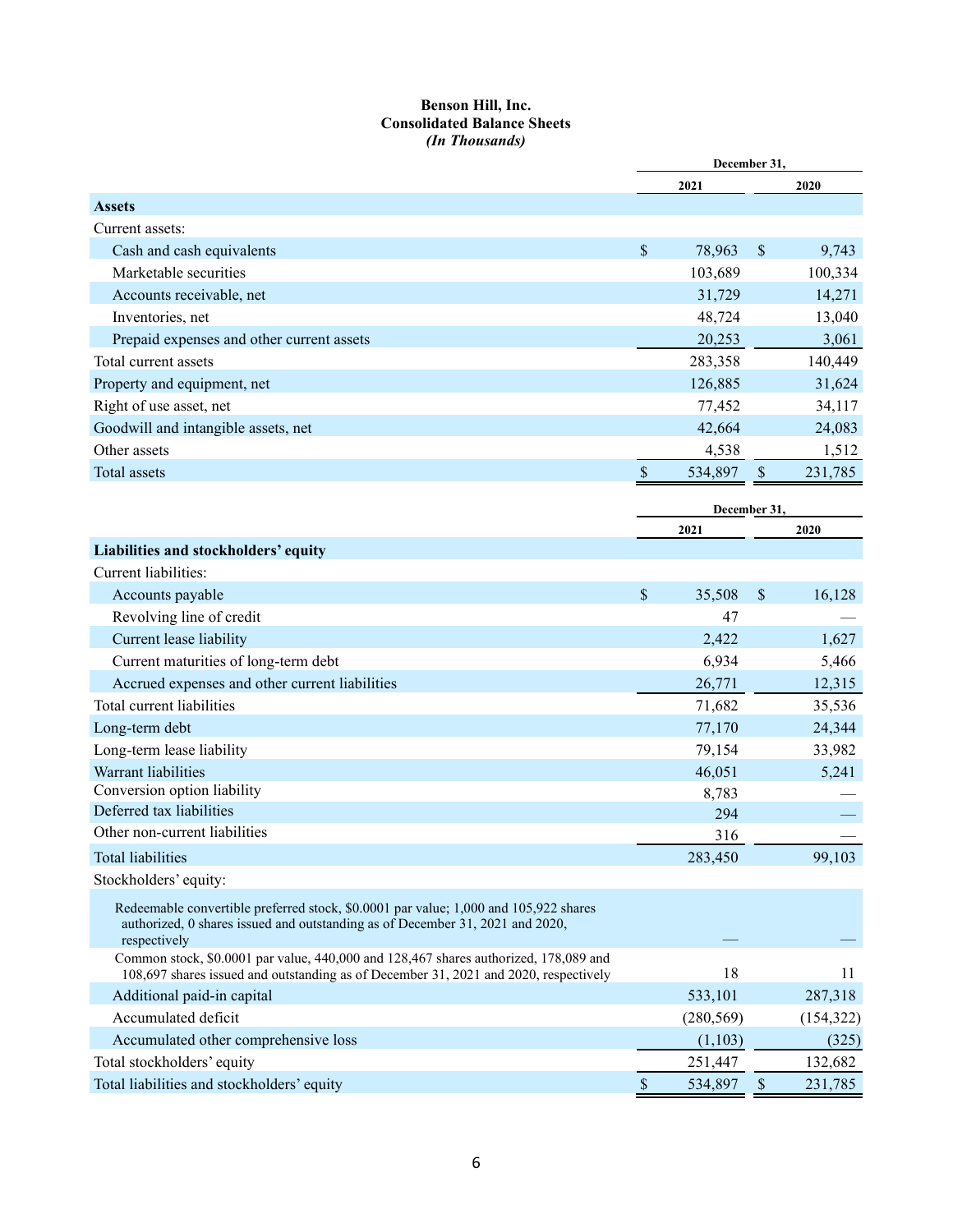#### **Benson Hill, Inc. Consolidated Statements of Operations** *(In Thousands, Except Per Share Information)*

|                                                       | <b>Year Ended December 31,</b> |               |               |            |           |
|-------------------------------------------------------|--------------------------------|---------------|---------------|------------|-----------|
|                                                       | 2021                           |               | 2020          |            | 2019      |
| Revenues                                              | \$<br>147,212                  | $\mathcal{S}$ | 114,348       | $\sqrt{S}$ | 79,523    |
| Cost of sales                                         | 148,157                        |               | 102,430       |            | 70,961    |
| Gross (loss) profit                                   | (945)                          |               | 11,918        |            | 8,562     |
| Operating expenses:                                   |                                |               |               |            |           |
| Research and development                              | 40,578                         |               | 29,457        |            | 24,810    |
| Selling, general and administrative expenses          | 81,552                         |               | 37,446        |            | 27,457    |
| Impairment of goodwill                                |                                |               | 4,832         |            |           |
| Total operating expenses                              | 122,130                        |               | 71,735        |            | 52,267    |
| Loss from operations                                  | (123,075)                      |               | (59, 817)     |            | (43,705)  |
| Other expense (income):                               |                                |               |               |            |           |
| Interest expense, net                                 | 4,490                          |               | 6,708         |            | 195       |
| Loss on extinguishment of debt                        | 11,742                         |               |               |            |           |
| Change in fair value of warrants                      | (12, 127)                      |               | 661           |            |           |
| Other income, net                                     | (1,164)                        |               | (75)          |            | (9)       |
| Total other expense (income), net                     | 2,941                          |               | 7,294         |            | 186       |
| Net loss before income tax                            | (126,016)                      |               | (67, 111)     |            | (43, 891) |
| Income tax expense                                    | 231                            |               | 48            |            | 19        |
| Net loss                                              | $(126, 247)$ \$                |               | $(67,159)$ \$ |            | (43,910)  |
| Net loss per common share:                            |                                |               |               |            |           |
| Basic and diluted loss per common share               | \$<br>$(1.04)$ \$              |               | $(0.81)$ \$   |            | (0.65)    |
| Weighted average shares outstanding:                  |                                |               |               |            |           |
| Basic and diluted weighted average shares outstanding | 121,838                        |               | 83,295        |            | 67,707    |

# **Benson Hill, Inc. Consolidated Statements of Comprehensive Loss (***In Thousands)*

|                                                          | <b>Year Ended December 31,</b> |  |               |  |           |
|----------------------------------------------------------|--------------------------------|--|---------------|--|-----------|
|                                                          | 2021                           |  | 2020          |  | 2019      |
| Net loss                                                 | $(126, 247)$ \$                |  | $(67,159)$ \$ |  | (43,910)  |
| Foreign currency:                                        |                                |  |               |  |           |
| Comprehensive income (loss)                              | 4                              |  | (226)         |  | (21)      |
|                                                          |                                |  | (226)         |  | (21)      |
| Marketable securities:                                   |                                |  |               |  |           |
| Comprehensive income (loss)                              | (1, 813)                       |  | (109)         |  | 374       |
| Adjustments for net (losses) income realized in net loss | 1,031                          |  | 223           |  | (17)      |
|                                                          | (782)                          |  | 114           |  | 357       |
| Total other comprehensive (loss) income                  | (778)                          |  | (112)         |  | 336       |
| Total comprehensive loss                                 | (127, 025)                     |  | (67,271)      |  | (43, 574) |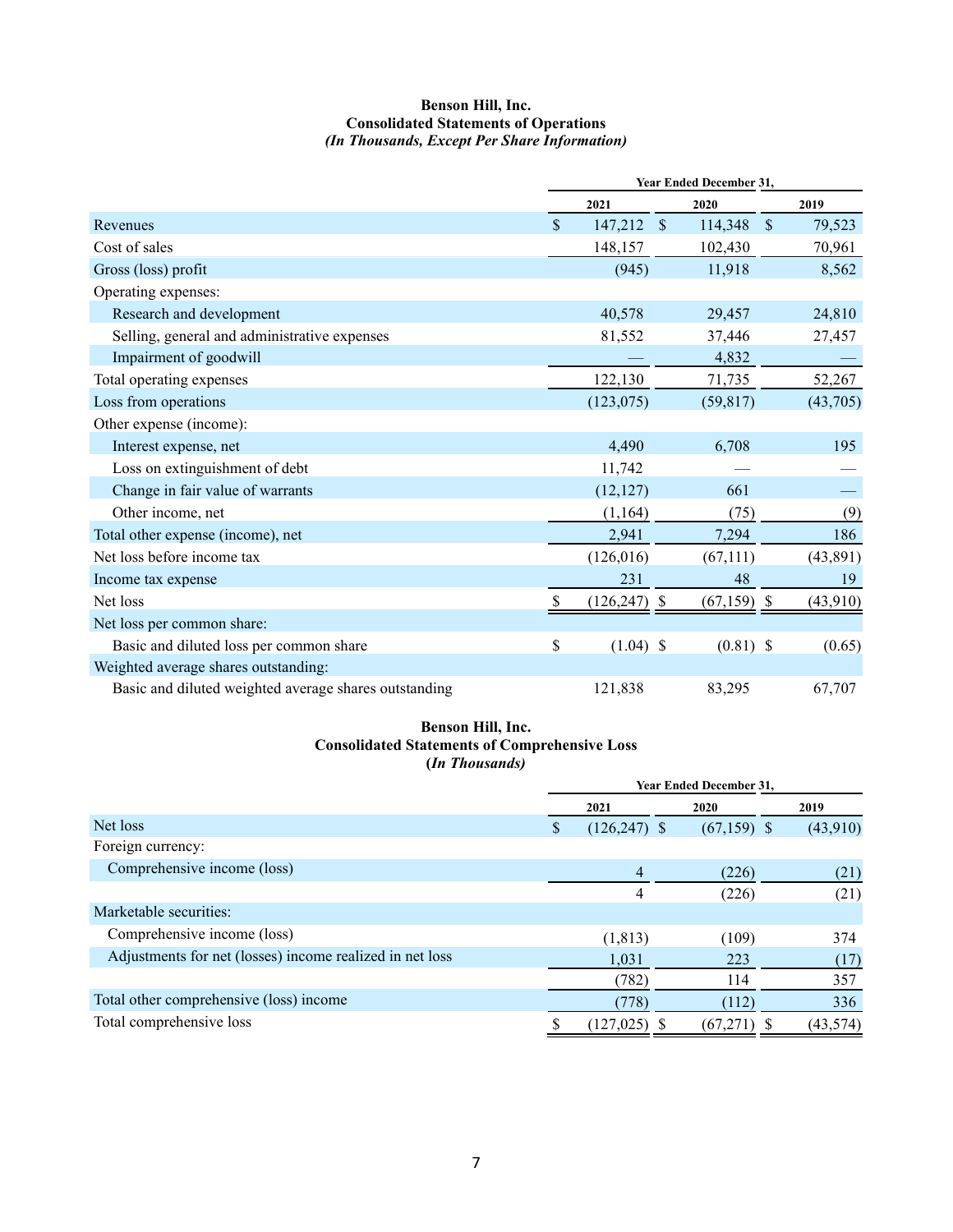#### **Benson Hill, Inc. Consolidated Statements of Cash Flows** *(In Thousands)*

|                                                                                | Year Ended December 31, |            |                 |  |
|--------------------------------------------------------------------------------|-------------------------|------------|-----------------|--|
|                                                                                | 2021                    | 2020       | 2019            |  |
| <b>Operating activities</b>                                                    |                         |            |                 |  |
| Net loss                                                                       | \$<br>$(126, 247)$ \$   | (67, 159)  | -\$<br>(43,910) |  |
| Adjustments to reconcile net loss to net cash used in operating activities:    |                         |            |                 |  |
| Depreciation and amortization                                                  | 12,817                  | 7,504      | 3,790           |  |
| Share-based compensation expense                                               | 7,183                   | 1,010      | 644             |  |
| Bad debt expense                                                               | 309                     | 133        | 281             |  |
| Change in fair value of warrants                                               | (12, 127)               | 661        |                 |  |
| Amortization related to financing activities                                   | 1,389                   | 2,507      | 18              |  |
| Loss on extinguishment of debt                                                 | 11,742                  |            |                 |  |
| Impairment of goodwill                                                         |                         | 4,832      |                 |  |
| Other                                                                          | (65)                    | 364        | 48              |  |
| Changes in operating assets and liabilities:                                   |                         |            |                 |  |
| Accounts receivable                                                            | (7,038)                 | 693        | (2,597)         |  |
| Inventories                                                                    | (11,690)                | (5,364)    | (4,287)         |  |
| Prepaid expenses and other current assets                                      | (13, 149)               | (30)       | (1,241)         |  |
| Accounts payable                                                               | 11,293                  | (1,949)    | 4,291           |  |
| Accrued expenses                                                               | 7,539                   | 4,120      | 106             |  |
| Other liabilities                                                              | 294                     |            | (1, 496)        |  |
| Net cash used in operating activities                                          | (117,750)               | (52,678)   | (44, 353)       |  |
| <b>Investing activities</b>                                                    |                         |            |                 |  |
| Purchases of marketable securities                                             | (648, 923)              | (208,780)  | (36,348)        |  |
| Proceeds from maturities of marketable securities                              | 2,499                   | 9,070      | 10,700          |  |
| Proceeds from sales of marketable securities                                   | 639,612                 | 107,243    | 54,765          |  |
| Payments for acquisitions of property and equipment                            | (31, 490)               | (9,855)    | (6, 841)        |  |
| Payments made in connection with business acquisitions                         | (116, 287)              |            | (26,822)        |  |
| Proceeds from divestitures                                                     |                         | 1,650      |                 |  |
| Net cash used in investing activities                                          | (154, 589)              | (100, 672) | (4,546)         |  |
| <b>Financing activities</b>                                                    |                         |            |                 |  |
| Net contributions from Merger and PIPE financing, net of transaction costs of  |                         |            |                 |  |
| \$34,940                                                                       | 285,378                 |            |                 |  |
| Payments for extinguishment of debt                                            | (43,082)                |            |                 |  |
| Principal payments on debt                                                     | (4,400)                 | (8,941)    | (831)           |  |
| Proceeds from issuance of debt                                                 | 103,634                 | 24,534     | 15,293          |  |
| Borrowing under revolving line of credit                                       | 20,954                  | 25,587     | 28,518          |  |
| Repayments under revolving line of credit                                      | (20, 907)               | (27,082)   | (27, 023)       |  |
| Proceeds from issuance of redeemable convertible preferred stock, net of costs |                         | 154,420    | 32,561          |  |
| Retirement of redeemable convertible preferred stock                           |                         | (7,766)    |                 |  |
| Repayments of financing lease obligations                                      | (703)                   | (121)      | (60)            |  |
| Proceeds from the exercise of stock options and warrants                       | 681                     | 72         | 89              |  |
| Net cash provided by financing activities                                      | 341,555                 | 160,703    | 48,547          |  |
| Effect of exchange rate changes on cash                                        | 4                       | (226)      | (21)            |  |
| Net increase (decrease) in cash and cash equivalents                           | 69,220                  | 7,127      | (373)           |  |
| Cash and cash equivalents, beginning of year                                   | 9,743                   | 2,616      | 2,989           |  |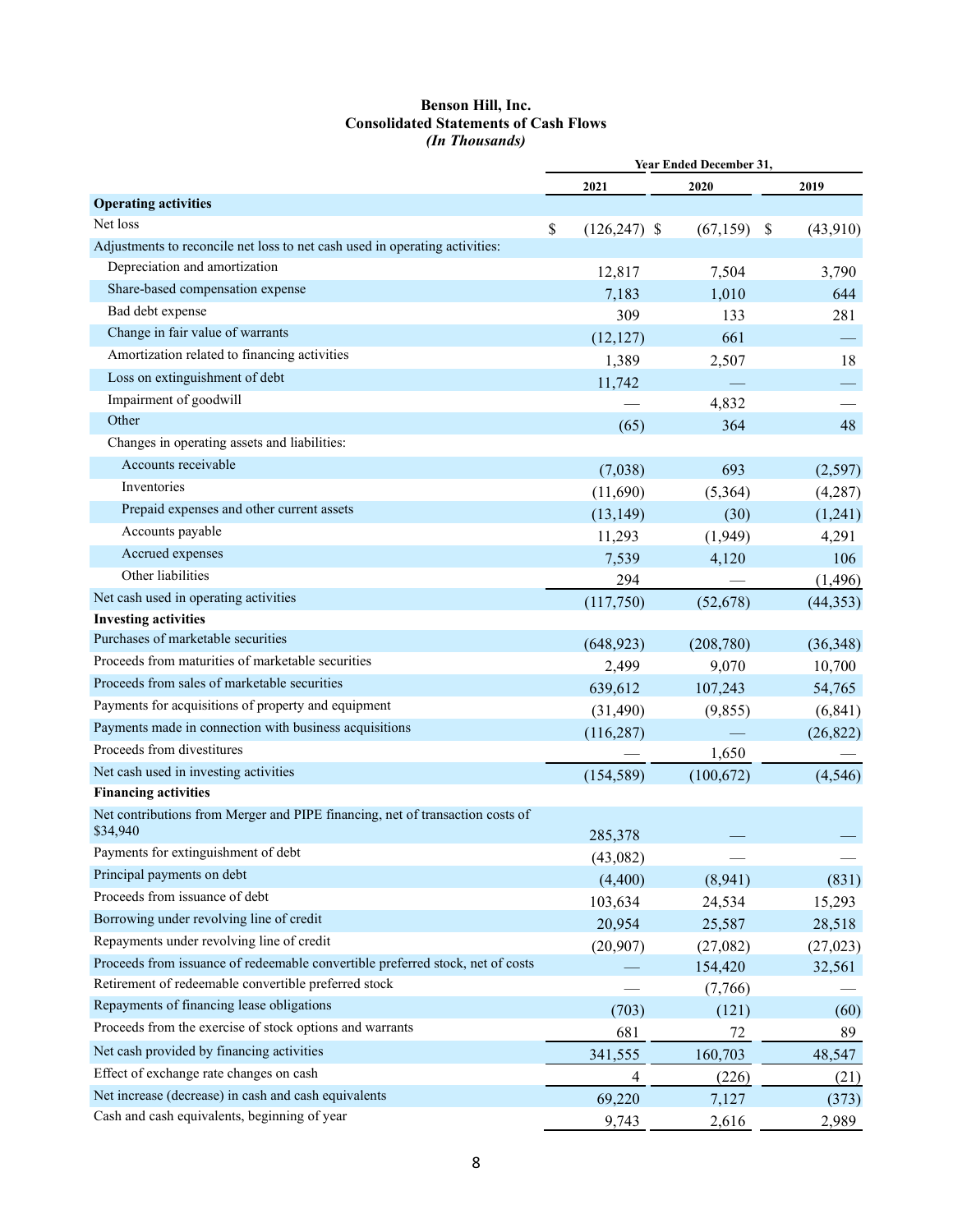| Cash and cash equivalents, end of year                                       | \$.           | 78,963 \$  |     | 9,743  | <sup>\$</sup> | 2,616 |
|------------------------------------------------------------------------------|---------------|------------|-----|--------|---------------|-------|
| Supplemental disclosure of cash flow information                             |               |            |     |        |               |       |
| Cash paid for taxes                                                          | \$            | 53         | - S |        |               | 5     |
| Cash paid for interest                                                       | \$            | 6,591      |     | 4.685  |               | 622   |
| Supplemental disclosure of non-cash activities                               |               |            |     |        |               |       |
| Issuance of Notes Payable Warrants and Convertible Notes Payable Warrants    | \$            | $6,663$ \$ |     | 4.580  | -S            |       |
| Conversion of Notes Payable Warrants upon Merger                             | $\mathcal{S}$ | 4,576 \$   |     |        |               |       |
| Public Warrants and Private Placement Warrants acquired in Merger            | S             | 50,850 \$  |     |        |               |       |
| Issuance of conversion option                                                | \$            | 8,783 \$   |     |        | <b>S</b>      |       |
| Purchases of property and equipment included in accounts payable and accrued |               |            |     |        |               |       |
| expenses and other current liabilities                                       | Ъ             | 3,578 \$   |     | 669    | -S            | 952   |
| Purchases of inventory included in accounts payable and accrued expenses and |               |            |     |        |               |       |
| other current liabilities                                                    | \$            | $1,854$ \$ |     |        |               |       |
| Financing leases                                                             | S             | 46,021     |     | 33.523 | S             |       |

#### **Benson Hill, Inc. Supplemental Schedules - Segment Information and Non-GAAP Reconciliation** *(Dollar Amounts in Thousands)*

The Company defines and calculates adjusted EBITDA as consolidated net loss before net interest expense, income tax provision and depreciation and amortization, further adjusted to exclude stock-based compensation, and the impact of significant non-recurring items.

The Company defines and calculates adjusted revenue as revenue as determined under GAAP, excluding revenue of \$14.1 million for the year ended December 31, 2020 contributed from the barley operation sold in October 2020.

The Company defines and calculates adjusted gross profit as gross profit as determined under GAAP, excluding (i) gross profit of \$2.2 million for the year ended December 31, 2020 contributed from the barley operation sold in October 2020 and (ii) one-time excess freight costs of \$2.8 million incurred in the year ended December 31, 2021 to ship seeds from South America.

| <b>Year Ended December 31, 2021</b>                                |    | Revenue |               | <b>Adjusted</b><br><b>EBITDA</b> |
|--------------------------------------------------------------------|----|---------|---------------|----------------------------------|
| Ingredients                                                        | \$ | 90,654  | $\sqrt{3}$    | (29, 592)                        |
| Fresh                                                              |    | 56,266  |               | (3,069)                          |
| Unallocated and other                                              |    | 292     |               | (47, 719)                        |
| Total segment results                                              | S  | 147,212 | $\mathcal{S}$ | (80, 380)                        |
| Adjustments to reconcile consolidated net loss to Adjusted EBITDA: |    |         |               |                                  |
| Consolidated net loss                                              |    |         | \$            | (126, 247)                       |
| Interest expense, net                                              |    |         |               | 4,490                            |
| Income tax expense (benefit)                                       |    |         |               | 231                              |
| Depreciation and amortization                                      |    |         |               | 12,817                           |
| Stock-based compensation                                           |    |         |               | 7,183                            |
| Change in fair value of warrants                                   |    |         |               | (12, 127)                        |
| Other non-recurring costs, including acquisition costs             |    |         |               | 3,994                            |
| Employee retention credit                                          |    |         |               | (2,226)                          |
| Merger transaction costs                                           |    |         |               | 11,693                           |
| Non-recurring public company readiness costs                       |    |         |               | 5,265                            |
| Loss on extinguishment of debt                                     |    |         |               | 11,742                           |
| South America seed production costs                                |    |         |               | 2,805                            |
| <b>Total Adjusted EBITDA</b>                                       |    |         | \$            | (80, 380)                        |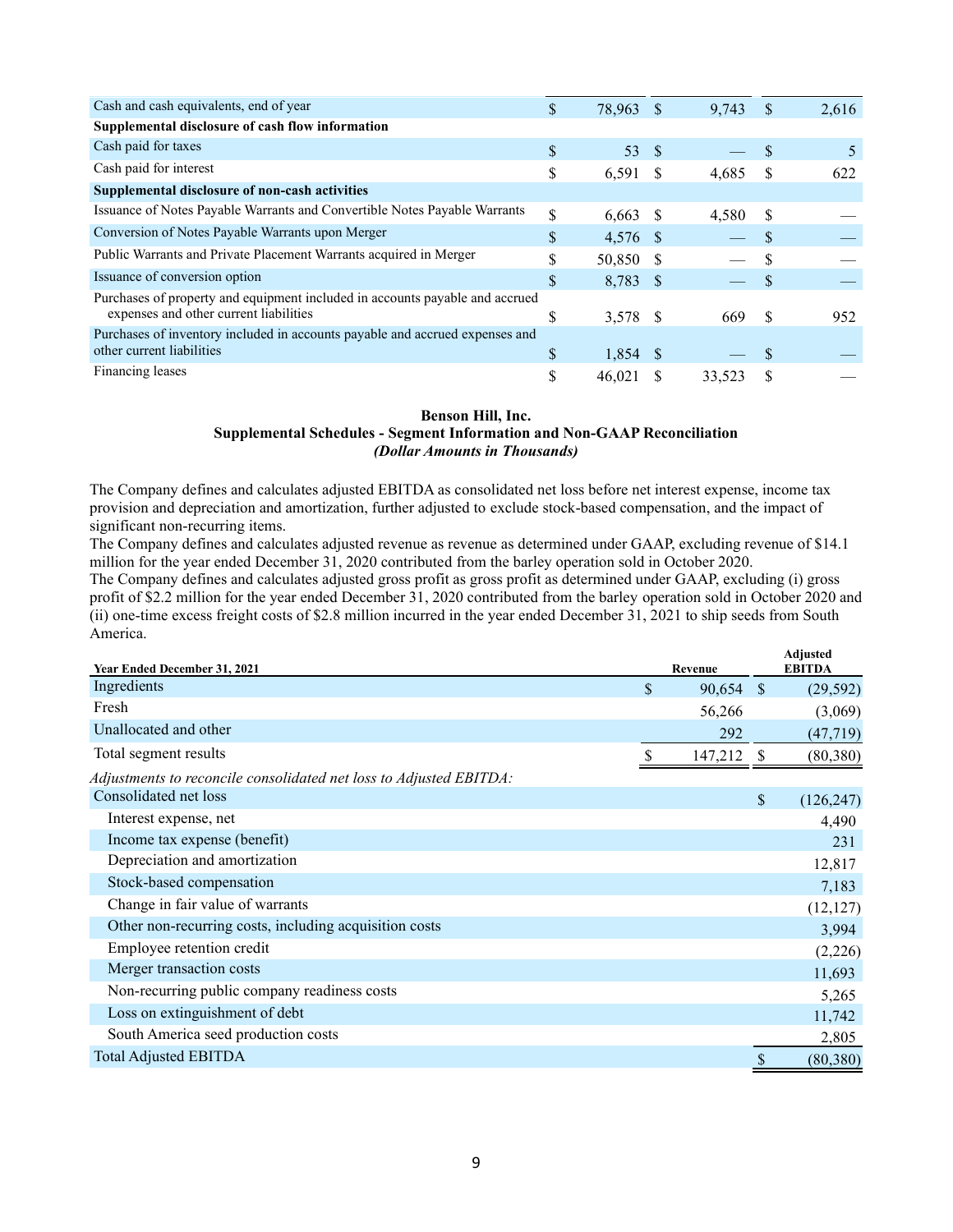| <b>Year Ended December 31, 2020</b>                                | Revenue         | <b>Adjusted</b><br><b>EBITDA</b> |
|--------------------------------------------------------------------|-----------------|----------------------------------|
| Ingredients                                                        | \$<br>58,566 \$ | (7,999)                          |
| Fresh                                                              | 55,278          | 218                              |
| Unallocated and other                                              | 504             | (38,690)                         |
| Total segment results                                              | 114,348         | (46, 471)                        |
| Adjustments to reconcile consolidated net loss to Adjusted EBITDA: |                 |                                  |
| Consolidated net loss                                              |                 | \$<br>(67, 159)                  |
| Interest expense, net                                              |                 | 6,708                            |
| Income tax (expense) benefit                                       |                 | 48                               |
| Depreciation and amortization                                      |                 | 7,504                            |
| Stock-based compensation                                           |                 | 1,010                            |
| Change in fair value of warrants                                   |                 | 661                              |
| Other non-recurring costs, including acquisition costs             |                 | (75)                             |
| Impairment of goodwill                                             |                 | 4,832                            |
| <b>Total Adjusted EBITDA</b>                                       |                 | (46, 471)                        |

# **Benson Hill, Inc. Supplemental Schedules - Segment Information and Non-GAAP Reconciliation** *(Dollar Amounts in Thousands)*

| Three Months Ended December 31, 2021                               | Revenue           | <b>Adjusted</b><br><b>EBITDA</b> |
|--------------------------------------------------------------------|-------------------|----------------------------------|
| Ingredients                                                        | \$<br>$30,606$ \$ | (11, 103)                        |
| Fresh                                                              | 12,984            | (495)                            |
| Unallocated and other                                              | 128               | (18,017)                         |
| Total segment results                                              | 43,718 \$         | (29, 615)                        |
| Adjustments to reconcile consolidated net loss to Adjusted EBITDA: |                   |                                  |
| Consolidated net loss                                              |                   | \$<br>(42, 207)                  |
| Interest expense, net                                              |                   | 457                              |
| Income tax expense (benefit)                                       |                   | 13                               |
| Depreciation and amortization                                      |                   | 4,357                            |
| Stock-based compensation                                           |                   | 4,414                            |
| Change in fair value of warrants                                   |                   | 398                              |
| Other non-recurring costs, including acquisition costs             |                   | 2,953                            |
| <b>Total Adjusted EBITDA</b>                                       |                   | (29, 615)                        |

| Three Months Ended December 31, 2020 |    | Revenue | Adjusted<br><b>EBITDA</b> |
|--------------------------------------|----|---------|---------------------------|
| Ingredients                          | \$ | 11,758  | (1,215)                   |
| Fresh                                |    | 12.433  | (722)                     |
| Unallocated and other                |    | (659)   | (14, 799)                 |
| Total segment results                | S  | 23,532  | (16, 736)                 |